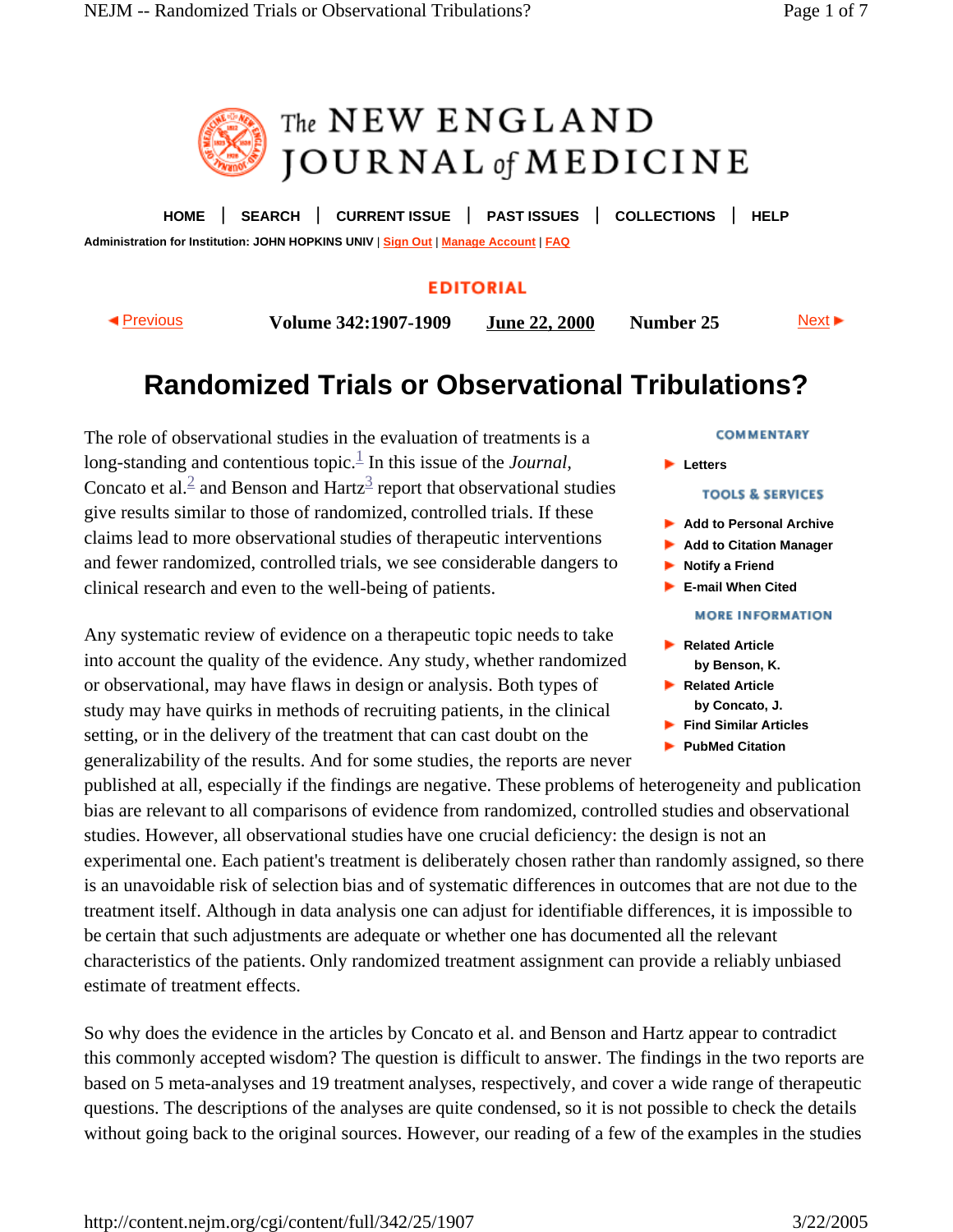casts doubt on the validity of the conclusion that observational studies produce the same answers, in general, as randomized, controlled trials.

Screening for breast cancer is one of the five issues examined by Concato et al. $\frac{2}{3}$  They do not cite individual studies but, instead, refer to a meta-analysis that found that mammography had a strong protective effect against death from breast cancer in both observational studies and randomized, controlled trials of breast-cancer screening. This meta-analysis made no allowance for the quality of the studies it incorporated. Such an approach contrasts sharply with a more recent meta-analysis $\frac{4}{3}$  of the relevant high-quality randomized, controlled trials on the topic. The authors of that meta-analysis concluded that there was little evidence of benefit of screening for breast cancer. Hence, the estimates of the magnitude of the effect of screening in case–control studies and good randomized, controlled trials are, in fact, very different.

Other medical topics covered in the study by Concato et al.<sup>2</sup> include the influence of treatment for high blood pressure on the risk of stroke and coronary heart disease. The observational studies they reported were general population studies that included no data on antihypertensive treatment. Thus, the only evidence that antihypertensive drugs reduce the risk of stroke and heart disease comes from randomized, controlled trials.

The study by Benson and Hartz<sup>3</sup> summarizes the evidence from observational studies and randomized, controlled trials for 18 separate therapeutic comparisons (7 cardiologic and 11 noncardiologic) in just four paragraphs of text and two figures. Three further topics have then been selected for more detailed presentation (a selection bias?). Such lack of detail regarding most of the topics means that readers have no information on which to agree with or reject the authors' findings.

The issue of the comparative merits of coronary-artery bypass grafting and percutaneous transluminal coronary angioplasty is a case in point. The classification of patients into high-risk and low-risk groups is not explained. The observational studies appear to show that coronary-artery bypass grafting is inferior in low-risk patients, although the randomized, controlled trials do not. Furthermore, the data on diabetic patients are from a post hoc subgroup analysis in the Bypass Angioplasty Revascularization Investigation (BARI). Subgroup analyses often exaggerate differences between treatments in randomized, controlled trials,  $\frac{5}{5}$  so this comparison of the types of studies may suffer from a double dose of selection bias, with sources of bias in each type of study design.

The first example discussed by Benson and Hartz, the use of nifedipine in patients with coronary artery disease, reminds one of the fact that observational research on calcium-channel antagonists has provoked concern about the safety of these drugs. All such claims from observational studies have been hotly disputed, and the available evidence from randomized, controlled trials is as yet insufficient for definitive conclusions to be drawn. Thus, there is all the more reason to require additional evidence from major randomized, controlled trials, such as the ACTION trial,  $6 \overline{6}$  which compares nifedipine and placebo in coronary heart disease.

Several of Benson and Hartz's examples, such as the Coronary Artery Surgery Study and BARI, nicely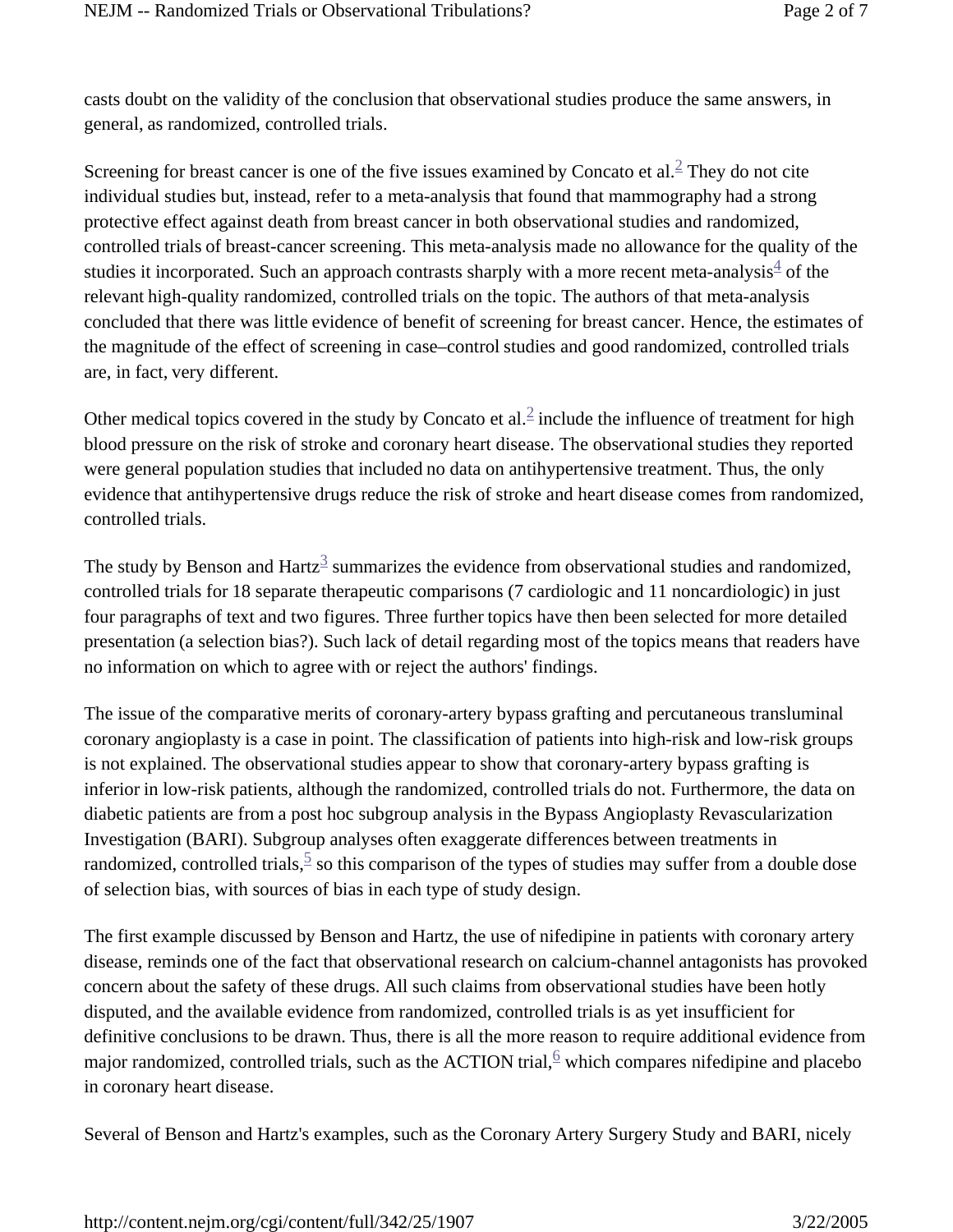illustrate the merits of enhancing a randomized, controlled trial by the addition of observational data from a concurrent registry of all nonrandomized patients in the same centers. This approach improves the quality of observational research, since the same rigorous attention to detail in defining eligible patients, maintaining follow-up, and recording outcomes is applied in both the randomized and the observational cohorts. The observational cohort may still suffer from selection bias, but there is a greater likelihood that its causes can be identified.

It is likely that the studies used in both reports<sup>2, 3</sup> are a highly selected sample, since it is rarely sensible for a therapeutic question to be equally and simultaneously addressed by both experimentation and observation. This factor may explain why the authors refer to the overall paucity of therapeutic questions evaluated in both randomized, controlled trials and observational studies. Regulatory authorities appropriately require randomized, controlled trials as the prime acceptable evidence for drug licensing, and medical journals have become reluctant to publish claims for treatments based on observational data. Recent examples demonstrate that such concern is not merely theoretical. The Heart and Estrogen/Progestin Replacement Study,  $\frac{7}{2}$  the Heart Outcomes Prevention Evaluation Study,  $\frac{8}{3}$  and the Beta-Carotene and Retinal Efficacy Trial<sup>2</sup> helped to restrain earlier observational claims that hormonereplacement therapy reduces the risk of coronary heart disease, vitamin E lowers the risk of cardiovascular disease, and beta carotene lowers the risk of lung cancer.

In some areas, such as monitoring for drug toxicity or studying risk factors for disease, we must rely on observational data. Detection of serious but rare side effects requires very large numbers of patients and can be achieved only through analysis of records from routine clinical practice. For some treatments, ethical considerations, practicality, clinical judgment, or unwillingness on the part of patients make randomized trials unrealistic, especially when the alternative treatments are radically different — as in the case of surgery and medical management. Problems also arise if the investigators themselves simply refuse to accept randomization. For instance, a randomized, controlled trial comparing carotid-artery stenting and carotid endarterectomy has been planned and funded by the National Institutes of Health. $10$ Its success depends on participating surgeons' and interventionists' allowing randomization of their eligible, consenting patients. If, instead, established patient-referral patterns continue, with each specialty treating whoever comes its way, selection bias may confound real differences in treatment. In general, there is insufficient evaluation by randomized, controlled trials of medical devices and surgical procedures.

When recruitment of patients for a randomized, controlled trial is exceptionally difficult, threatening to make the sample of patients unrepresentative, neither reliance on randomized, controlled trials nor reliance on observational studies is wholly satisfactory.<sup>11</sup> Investigators should avoid premature judgments about therapeutic claims and overcome their prejudices against experimentation so that the necessary randomized, controlled trials can be performed. Making the trials as much like routine practice as possible may help to make randomized, controlled trials more feasible and their results more widely generalizable.

Observational data bases can be useful adjuncts to randomized, controlled trials, to see whether efficacy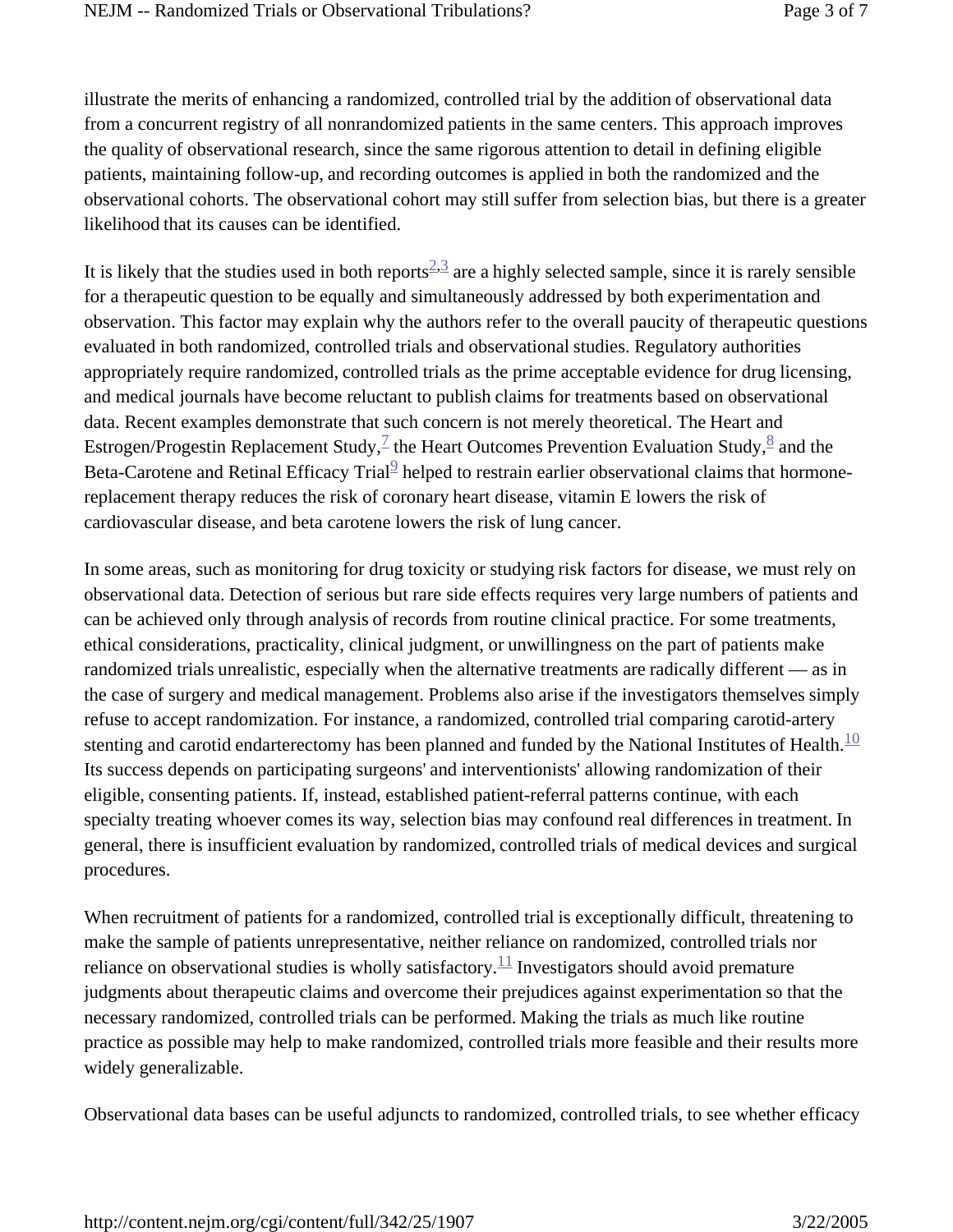under controlled conditions in specialist centers translates into effective treatment in routine practice. A recent investigation of antiretroviral therapy for human immunodeficiency virus infection $12$  concluded that bias in observational research does exist but is not inevitable, especially if the factors used for adjustment strongly predict the outcome. Furthermore, observational studies are useful guides to the design of new controlled trials.

Surely, society expects us to evaluate new healthcare interventions by the most scientifically sound and rigorous methods available. Although observational studies often are cheaper, quicker, and less difficult to carry out, we should not lose sight of one simple fact: ignorance calls for careful experimentation. This means high-quality randomized, controlled trials, not observations that reflect personal choices and beliefs. The key is to persuade physicians, patients, researchers, and study sponsors to collaborate on major trials, with the necessary patients, treatments, outcome measures, sample sizes, and follow-up to resolve therapeutic uncertainty properly. In some areas this is difficult, but perhaps we have not tried hard enough to convert the skeptics. Evaluation in health care has become much more stringent than it once was. Rather than turn the clock back, we should build on these efforts, so as to serve future patients with the most reliable information possible.

Stuart J. Pocock, Ph.D. Diana R. Elbourne, Ph.D. *London School of Hygiene and Tropical Medicine London WC1E 7HT, United Kingdom*

## **References**

- 1. Byar DP. Why data bases should not replace randomized clinical trials. Biometrics 1980;36:337- 342.[Medline]
- 2. Concato J, Shah N, Horwitz RI. Randomized, controlled trials, observational studies, and the hierarchy of research designs. N Engl J Med 2000;342:1887-1892.[Abstract/Full Text]
- 3. Benson K, Hartz AJ. A comparison of observational studies and randomized, controlled trials. N Engl J Med 2000;342:1878-1886.[Abstract/Full Text]
- 4. Gøtzsche P, Olsen O. Is screening for breast cancer with mammography justifiable? Lancet 2000;355:129-134.[CrossRef][Medline]
- 5. Assmann SF, Pocock SJ, Enos LE, Kasten LE. Subgroup analysis and other (mis)uses of baseline data in clinical trials. Lancet 2000;355:1064-1069.[CrossRef][Medline]
- 6. Lubsen J, Poole-Wilson PA, Pocock SJ, et al. Design and current status of ACTION: a coronary disease trial investigating outcome with nifedipine GITS. Eur Heart J 1998;19:Suppl I:I20-I32. [Medline]
- 7. Hulley S, Grady D, Bush T, et al. Randomized trial of estrogen plus progestin for secondary prevention of coronary heart disease in postmenopausal women. JAMA 1998;280:605-613. [Abstract/Full Text]
- 8. The Heart Outcomes Prevention Evaluation Study Investigators. Vitamin E supplementation and cardiovascular events in high-risk patients. N Engl J Med 2000;342:154-160.[Abstract/Full Text]
- 9. Omenn GS, Goodman GE, Thornquist MD, et al. Effects of a combination of beta carotene and vitamin A on lung cancer and cardiovascular medicine. N Engl J Med 1996;334:1150-1155. [Abstract/Full Text]
- 10. Hobson RW II, Brott T, Ferguson R, et al. CREST: carotid revascularization endarterectomy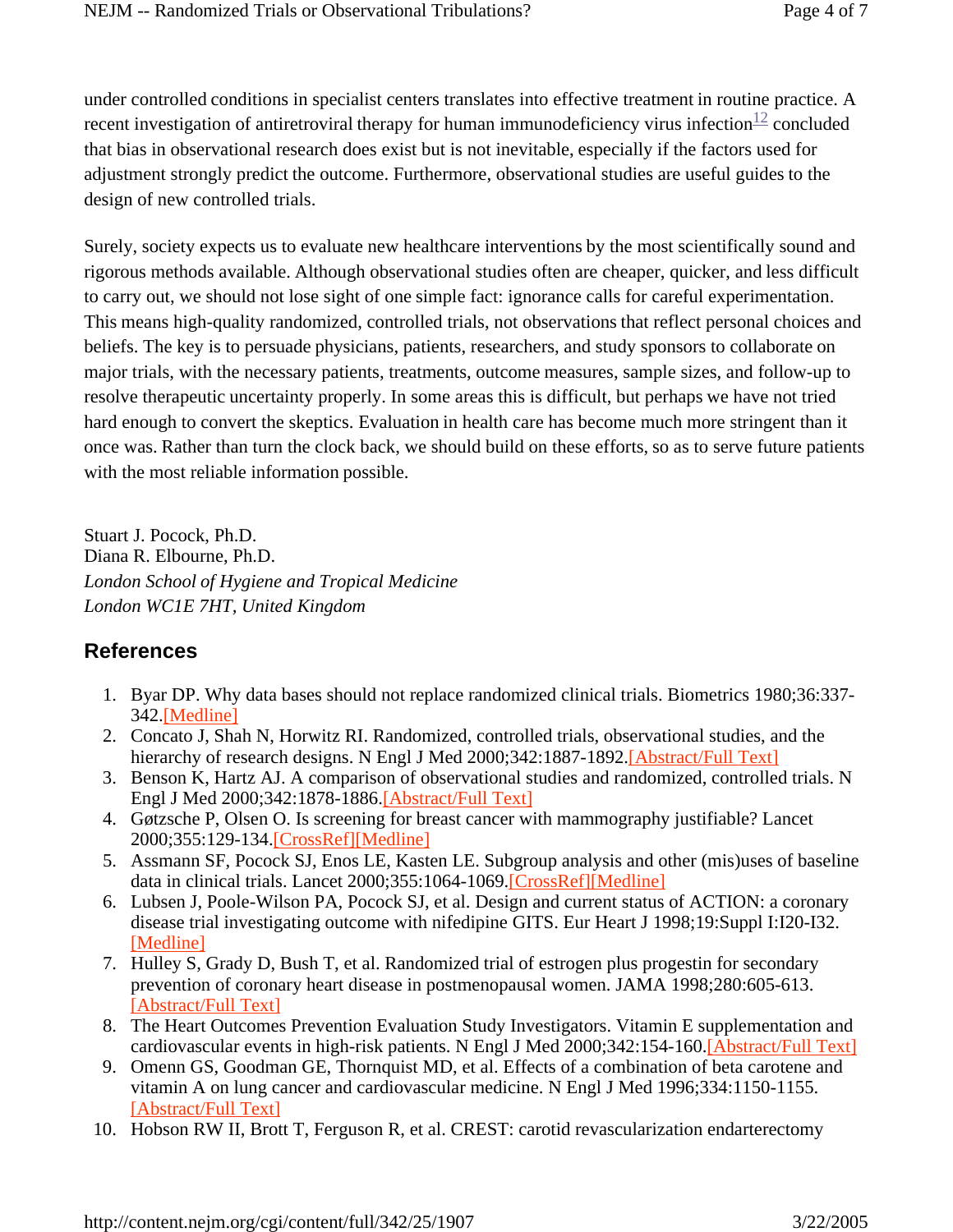versus stent trial (editorial). Cardiovasc Surg 1997;5:457-458.[CrossRef][Medline]

- 11. Black N, Brazier J, Fitzpatrick R, Reeves B. Health service research methods: a guide to better practice. London: BMJ Books, 1998.
- 12. Phillips AN, Grabar S, Tassie J-M, Costagliola D, Lundgren JD, Egger M. Use of observational databases to evaluate effectiveness of antiretroviral therapy for HIV infection: comparison of cohort studies with randomized trials. AIDS 1999;13:2075-2082.[CrossRef][Medline]

## **Related Letters:**

## **Observational Studies and Randomized Trials**

Kunz R., Khan K. S., Neumayer H.-H., Sacks H. S., Liu P.-Y., Anderson G., Crowley J. J., Friedman H. S., Smith R. P., Meier P., Benson K., Hartz A. J., Concato J., Shah N., Horwitz R. I. **Extract | Full Text** N Engl J Med 2000; 343:1194-1197, Oct 19, 2000. **Correspondence**

## **This article has been cited by other articles:**

- Wieand, S., Murphy, K. (2004). A Commentary on Treatment at Random: The Ultimate Science or the Betrayal of Hippocrates?. *J Clin Oncol* 22: 5009-5011 [Full Text]
- Retsas, S. (2004). Treatment at Random: The Ultimate Science or the Betrayal of Hippocrates?. *J Clin Oncol* 22: 5005-5008 [Full Text]
- Pedone, C., Pahor, M., Carosella, L., Bernabei, R., Carbonin, P., for the GIFA Investigators, (2004). Use of Angiotensin-Converting Enzyme Inhibitors in Elderly People With Heart Failure: Prevalence and Outcomes. *J Gerontol A Biol Sci Med Sci* 59: M716-M721 [Abstract] [Full Text]
- Couvret, C., Laffon, M., Baud, A., Payen, V., Burdin, P., Fusciardi, J. (2004). A Restrictive Use of Both Autologous Donation and Recombinant Human Erythropoietin Is an Efficient Policy for Primary Total Hip or Knee Arthroplasty. *Anesth Analg* 99: 262-271 [Abstract] [Full Text]
- Bernard, G. R., Margolis, B. D., Shanies, H. M., Ely, E. W., Wheeler, A. P., Levy, H., Wong, K., Wright, T. J. (2004). Extended Evaluation of Recombinant Human Activated Protein C United States Trial (ENHANCE US): A Single-Arm, Phase 3B, Multicenter Study of Drotrecogin Alfa (Activated) in Severe Sepsis. *Chest* 125: 2206-2216 [Abstract] [Full Text]
- <sup>z</sup> Siderowf, A. D. (2004). Evidence from Clinical Trials: Can We Do Better?. *neurorx* 1: 363-371 [Abstract] [Full Text]
- Concato, J. (2004). Observational Versus Experimental Studies: What's the Evidence for a Hierarchy?. *neurorx* 1: 341-347 [Abstract] [Full Text]
- Tandon, P., McAlister, F. A., Tsuyuki, R. T., Hervas-Malo, M., Dupuit, R., Ezekowitz, J., Cujec, B., Armstrong, P. W. (2004). The Use of {beta}-Blockers in a Tertiary Care Heart Failure Clinic: Dosing, Tolerance, and Outcomes. *Arch Intern Med* 164: 769-774 [Abstract] [Full Text]
- Dewey, T. M., Mack, M. J. (2003). Myocardial Revascularization Without Cardiopulmonary Bypass. *Card Surg Adult* 2: 609-625 [Full Text]
- Mack, M. J., Pfister, A., Bachand, D., Emery, R., Magee, M. J., Connolly, M., Subramanian, V. (2004). Comparison of coronary bypass surgery with and without cardiopulmonary bypass in patients with multivessel disease. *J Thorac Cardiovasc Surg* 127: 167-173 [Abstract] [Full Text]
- Myrmel, T., Lai, D. T.M., Miller, D. C. (2004). Can the principles of evidence-based medicine be applied to the treatment of aortic dissections?. *Eur J Cardiothorac Surg* 25: 236-242 [Abstract] [Full Text]

#### **COMMENTARY**

**Letters**

### **TOOLS & SERVICES**

- **Add to Personal Archive**
- **Add to Citation Manager**
- **Notify a Friend**
- **E-mail When Cited**

#### **MORE INFORMATION**

- **Related Article by Benson, K.**
- **Related Article by Concato, J.**
- **Find Similar Articles**
- **PubMed Citation**
-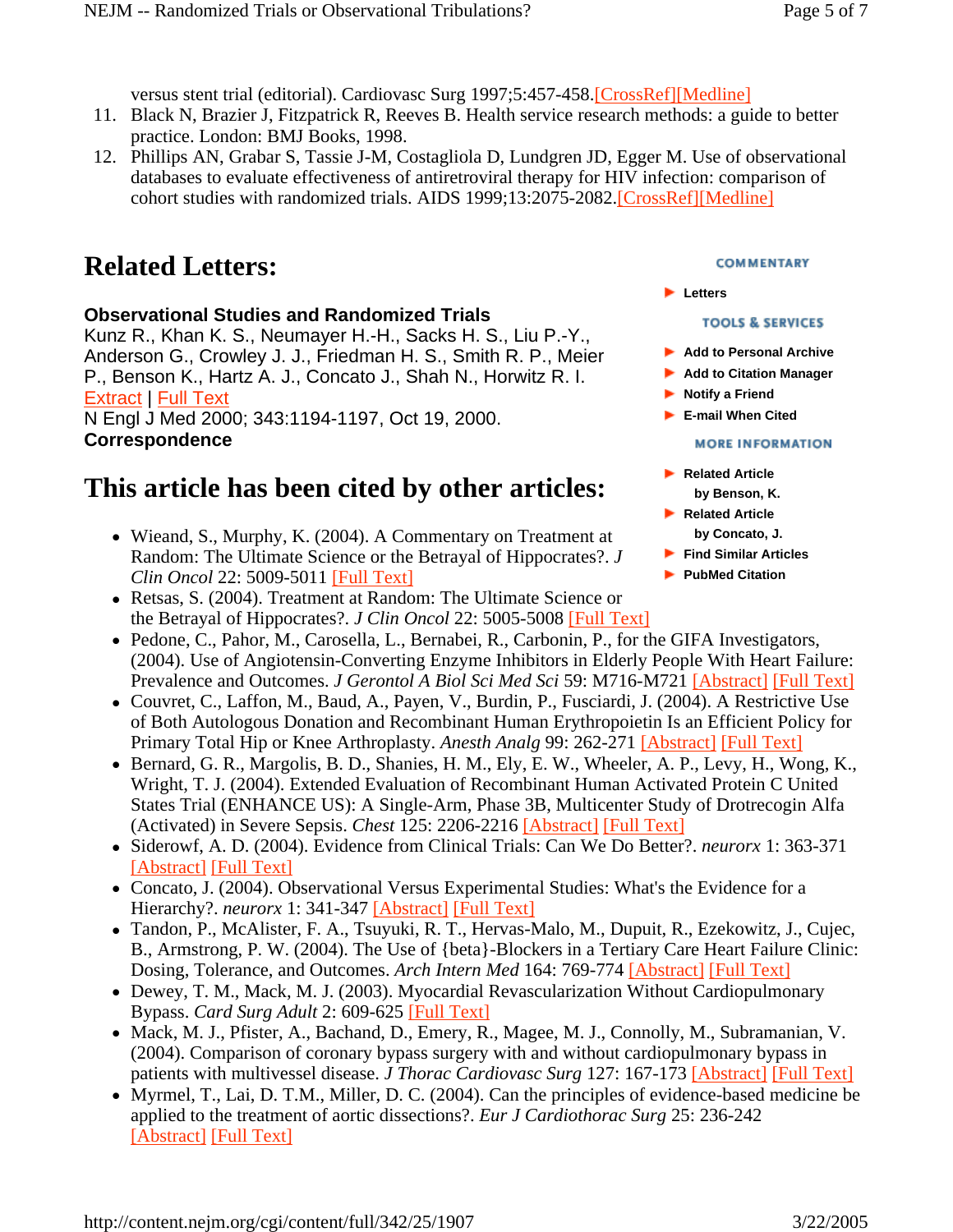- Marks, H. M (2003). Rigorous uncertainty: why RA Fisher is important. *Int. J. Epidemiol.* 32: 932-937 [Full Text]
- Lyerly, A. D., Gates, E. A., Cefalo, R. C., Sugarman, J. (2001). Toward the Ethical Evaluation and Use of Maternal-Fetal Surgery. *Obstet Gynecol* 98: 689-697 [Abstract] [Full Text]
- Ray, W. A. (2003). Evaluating Medication Effects Outside of Clinical Trials: New-User Designs. *Am. J. Epidemiol.* 158: 915-920 [Abstract] [Full Text]
- Koch, C. G., Mangano, C. M., Schwann, N., Vaccarino, V. (2003). Is it gender, methodology, or something else?. *J Thorac Cardiovasc Surg* 126: 932-935 [Full Text]
- Morris, C. D., Carson, S. (2003). Routine Vitamin Supplementation To Prevent Cardiovascular Disease: A Summary of the Evidence for the U.S. Preventive Services Task Force. *Ann Intern Med* 139: 56-70 [Abstract] [Full Text]
- Kirk, O., Reiss, P., Uberti-Foppa, C., Bickel, M., Gerstoft, J., Pradier, C., Wit, F. W., Ledergerber, B., Lundgren, J. D., Furrer, H. (2002). Safe Interruption of Maintenance Therapy against Previous Infection with Four Common HIV-Associated Opportunistic Pathogens during Potent Antiretroviral Therapy. *Ann Intern Med* 137: 239-250 [Abstract] [Full Text]
- Vandenbroucke, J. P., de Craen, A. J.M. (2001). Alternative Medicine: A "Mirror Image" for Scientific Reasoning in Conventional Medicine. *Ann Intern Med* 135: 507-513 [Abstract] [Full Text]
- Maggioni, A P, Sinagra, G, Opasich, C, Geraci, E, Gorini, M, Gronda, E, Lucci, D, Tognoni, G, Balli, E, Tavazzi, L (2003). Treatment of chronic heart failure with {beta} adrenergic blockade beyond controlled clinical trials: the BRING-UP experience. *Heart* 89: 299-305 [Abstract] [Full Text]
- Gum, P. A., Thamilarasan, M., Watanabe, J., Blackstone, E. H., Lauer, M. S. (2001). Aspirin Use and All-Cause Mortality Among Patients Being Evaluated for Known or Suspected Coronary Artery Disease: A Propensity Analysis. *JAMA* 286: 1187-1194 [Abstract] [Full Text]
- <sup>z</sup> Ioannidis, J. P. A., Haidich, A.-B., Pappa, M., Pantazis, N., Kokori, S. I., Tektonidou, M. G., Contopoulos-Ioannidis, D. G., Lau, J. (2001). Comparison of Evidence of Treatment Effects in Randomized and Nonrandomized Studies. *JAMA* 286: 821-830 [Abstract] [Full Text]
- <sup>z</sup> Bell, I. R., Caspi, O., Schwartz, G. E. R., Grant, K. L., Gaudet, T. W., Rychener, D., Maizes, V., Weil, A. (2002). Integrative Medicine and Systemic Outcomes Research: Issues in the Emergence of a New Model for Primary Health Care. *Arch Intern Med* 162: 133-140 [Abstract] [Full Text]
- Licker, M., Khatchatourian, G., Schweizer, A., Bednarkiewicz, M., Tassaux, D., Chevalley, C. (2002). The Impact of a Cardioprotective Protocol on the Incidence of Cardiac Complications After Aortic Abdominal Surgery. *Anesth Analg* 95: 1525-1533 [Abstract] [Full Text]
- Brott, T. G. (2002). Angioplasty and Stenting Should Be Performed Only in the Setting of a Clinical Trial. *Stroke* 33: 2519-2520 [Full Text]
- Bigby, M. (2001). Challenges to the Hierarchy of Evidence: Does the Emperor Have No Clothes?. *Arch Dermatol* 137: 345-346 [Full Text]
- Bergh, C., Brodin, U., Lindberg, G., Sodersten, P. (2002). Randomized controlled trial of a treatment for anorexia and bulimia nervosa. *Proc. Natl. Acad. Sci. U. S. A.* 99: 9486-9491 [Abstract] [Full Text]
- Licker, M., Spiliopoulos, A., Frey, J.-G., Robert, J., Hohn, L., de Perrot, M., Tschopp, J.-M. (2002). Risk Factors for Early Mortality and Major Complications Following Pneumonectomy for Non-small Cell Carcinoma of the Lung\*. *Chest* 121: 1890-1897 [Abstract] [Full Text]
- Petkova, E., Teresi, J. (2002). Some Statistical Issues in the Analyses of Data From Longitudinal Studies of Elderly Chronic Care Populations. *Psychosom Med* 64: 531-547 [Abstract] [Full Text]
- Bleakley, C, MacAuley, D (2002). The quality of research in sports journals. *Br J Sports Med* 36: 124-125 [Abstract] [Full Text]
- Ernst, E (2002). What's the point of rigorous research on complementary/alternative medicine?. *J R Soc Med* 95: 211-213 [Full Text]
- Shulman, R J (2002). Effect of enteral administration of insulin on intestinal development and